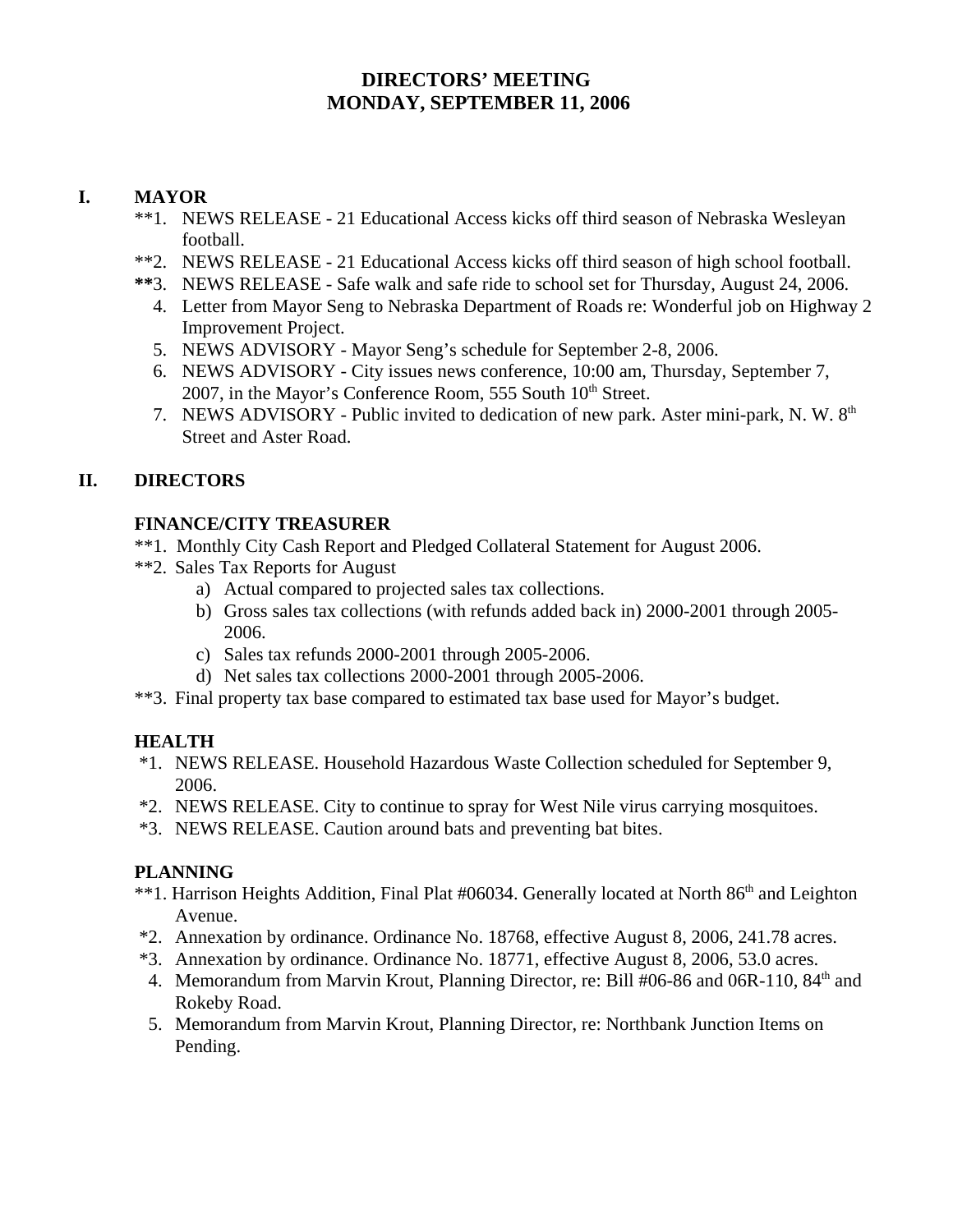### **PLANNING COMMISSION FINAL ACTION**

 \*1. Special Permit No. 20405A, amendment to the Hartland's Cardinal Heights 2nd Addition Community Unit Plan.

### **PUBLIC WORKS & UTILITIES**

- \*\*1. Letter from Harry Kroos to Architect, Builder or Contractor RE: Curb Cut & Permit Fees.
- \*\*2. ADVISORY Pine Lake Road Widening Project #700014.
- \*\*3. ADVISORY Pre-Construction Public Meeting. South 48<sup>th</sup> Street; Old Cheney Claire. Water Main Project #700270.
- \*4. Letter from Steve Masters, Public Utilities Administrator, to Ms. Darling, re: Third wastewater treatment proposal.
- \*5. Letter to Joe Karas, from Harry Kroos, Sidewalk Services, re: Repair of sidewalk at 3111 So. 54<sup>th</sup> Street.
- \*6. Correspondence from Nicole Fleck-Tooze re: 06-155 Orchard Street Water District.
- \*7. ADVISORY. Storm sewer project to start. Project #702257.

### **URBAN DEVELOPMENT**

\*1. Street and alley vacation No. 06001, Fallbrook Boulevard.

### **WOMEN'S COMMISSION**

- \*1. NEWS RELEASE. Women's Commission elects new officers for 2006-2007.
- \*2. NEWS RELEASE. Movies are for mommies and daddies, too!
- \*3. NEWS RELEASE. Nominations open for awards program.

### **III. CITY CLERK**

1. Correspondence received from Rickey Meyer re: Cats taken from home.

### **IV. COUNCIL REQUESTS/CORRESPONDENCE**

### **ROBIN ESCHLIMAN**

\*\*1. Information on square foot of airport project from Don Herz, Finance Director.

### **DAN MARVIN**

\*\*1. Request to Karl Fredrickson & Roger Figard, Public Works & Utilities - RE: Request for information regarding road design standards (RFI#3 - 8/23/06)

### **ANNETTE McROY**

\*\*1. Request to Harry Kroos, Public Works & Utilities Dept.-Sidewalks - RE: Sidewalk Repair (RFI#172 - 8/17/06).

### **PATTE NEWMAN**

- \*\*1. Request to Larry Worth, StarTran /Karl Fredrickson, Public Works/Steve Hubka, Budget Officer - RE: City bus drivers (RFI#40 - 8/09/06). — **1.) SEE RESPONSE FROM LARRY WORTH, STARTRAN RECEIVED ON RFI#40 - 8/16/06.**
- \*\*2. Correspondence from Mark Hunzeker, and petition requesting 44<sup>th</sup> Street railroad crossing be closed temporarily. (Delivered to Council Members on August 22, 2006)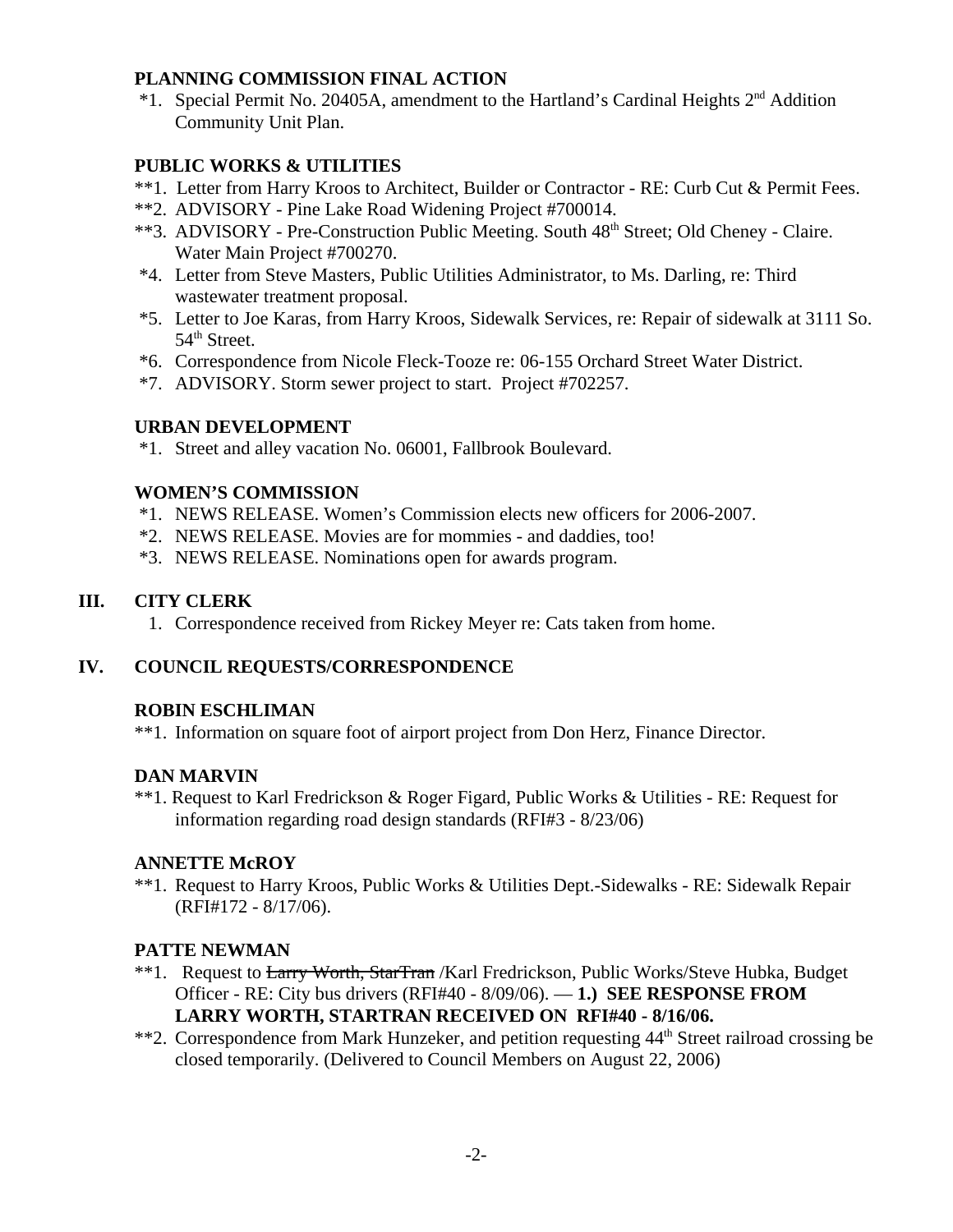## **V. MISCELLANEOUS**

- \*\*1. Email from anonymous constituent re: Authorization for independent opinion by an ex-city employee.
- \*\*2. Email fro m Marcee Metzger re: Support ban on concealed weapons in Human Services and Family Violence Facilities.
- \*\*3a.Email from John Malotky re: Vote no on proposals 06-140 and 06-141. (Council received on 08/21/06 before Formal Meeting)
- \*\*3b.Email from Colleen Malotky, re: Vote no on proposals 06-140 and 06-141. (Council received on 08/21/06 before Formal Meeting)
- \*\*4. Email from Susan Scott, Director of YWCA, re: Request YWCA be on list banning concealed weapons.
- \*\*5. Email from Marti McGuyver re: Cleaning up tagged property.
- \*\*6. Email from Larry Koelling re: Vote no on gun ordinances 06-140 and 06-141.
- \*\*7. Certified Letter from Nebraska Liquor Control Commission re: Gas N Shop, Inc. "Cappy's" notified of an order to show cause issued for manager's application of John Caporale.
- \*\*8. Three page letter from Wayne E. Janssen re: Vote against ordinance regarding Section 9.36.100, concealed weapon ordinance banning firearm possession.
- \*\*9. Email from Sharon Eilers re: Conceal carry decision.
- \*\*10. Email from Alicia Malotky re: Vote no on proposals 06-140 and 06-141.

### **MISCELLANEOUS RECEIVED WEEK OF 09/04/06**

- \*1. Letters to Mayor Coleen Seng from Dennis A. Van Horn, Lincoln Public Schools Associate Superintendent for Business Affairs, re: Declaring the North 56<sup>th</sup> Street and Arbor Road redevelopment area as blighted.
- $*2$ . Email from Greg Osborn re: Supports beautification enhancement at  $10<sup>th</sup>$  and Van Dorn Streets.
- \*3. Email from Ray Krause re: Opposed to bike route downtown.
- \*4. Email from Roger Griffin re: On graffiti law punish vandals, not victims.
- \*5. Email from Roger Griffin re: Disagrees with 14<sup>th</sup> Street bike path.
- \*6. Letter from David Woodrum re: Disagrees with receipt of parking ticket and cites other vehicles illegally parked.
- \*7. Email from Danny E. Walker re: On graffiti law broaden scope of people liable for fine instead of targeting the residential property owner.
- \*8. Email, and correspondence hand delivered, from Jan Karst re: Impact of first year impact of total smoking ban: a) State Sales Tax report for Lincoln restaurants taxable sales, Lincoln bars taxable sales, Lancaster County restaurant taxable sales and Lancaster County bar taxable sales; b) City of Lincoln Keno summary from 1/00 to 12/05; c) City of Waverly lottery (Keno) from 12/92 to 03/06; and d) Video lottery sales (equivalent of Keno in Eugene, OR from 1999-2005.

### **MISCELLANEOUS RECEIVED WEEK OF 09/11/06**

- 1. Email from Lee Redden re: Pedestrian railroad crossing to close on 14<sup>th</sup> Street, between New Hampshire and Holdrege Streets?
- 2. Email from Terry Bundy re: New record for electric use.
- 3. Correspondence from Terry Bundy re: Peak July day.
- 4. Letter from Big Red Companies re: Renewal of Lottery Operator Agreement. (Distributed to Council members in packet of 09/07/06)
- 5. Call from Lincoln citizen re: Graffiti ordinance. Victimizing the victims twice/should make